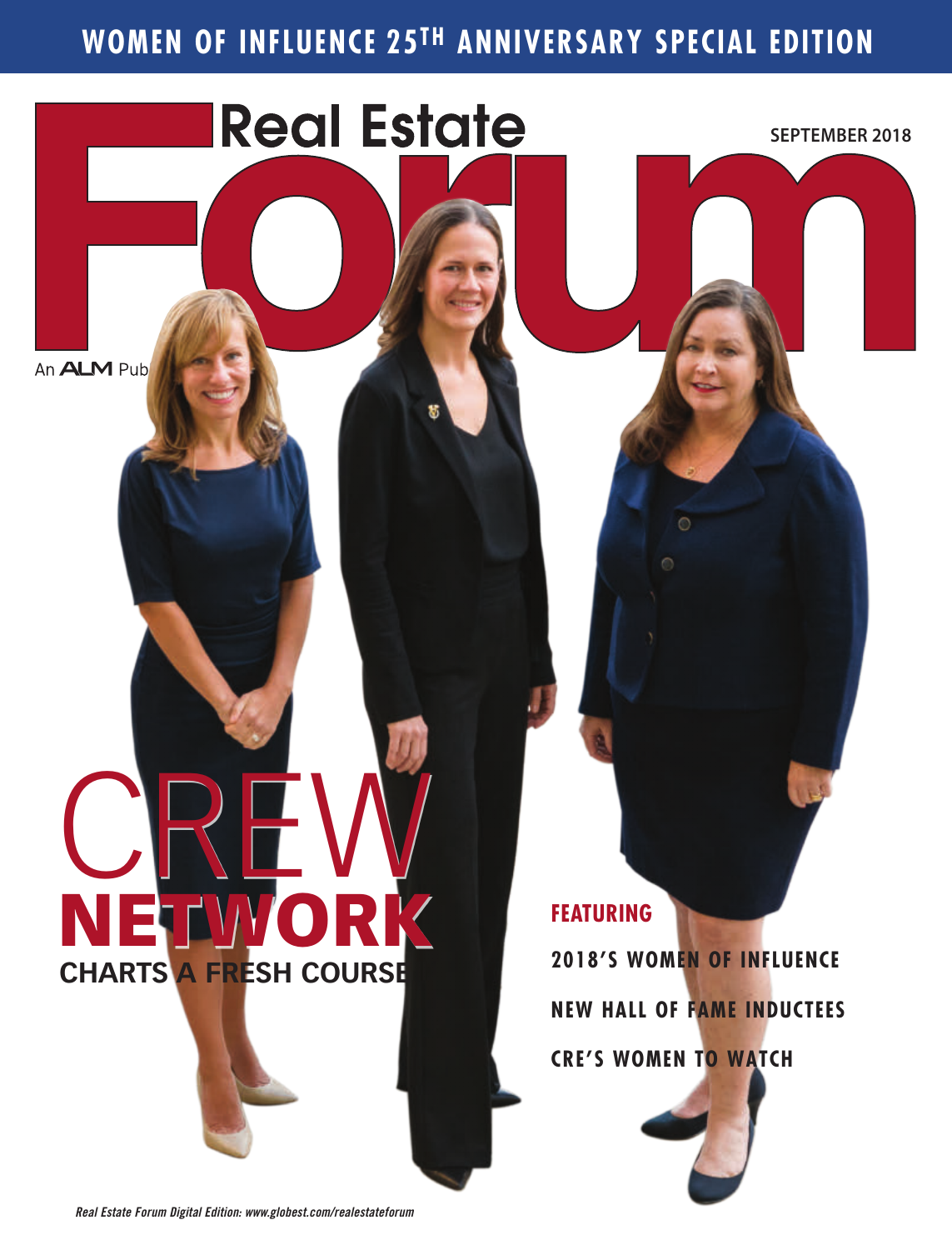## REAL ESTATE FORUM PRESENTS OMEN O INFLUENCE 2018

 $\prod$ **N** wenty-five years ago, REAL ESTATE FORUM ran its first ever feature profiling Women of Influence in the commercial real estate industry. It was a big event for us. Back then it was clear there was a need to highlight the (very few) women who were making inroads in the space—not only for the women themselves but also for the men who worked alongside them and appreciated their efforts despite the challenges they faced. Institutional memory has it that we were surprised by the number of applications we received for that long ago article. Since then we have expanded our coverage to include women who belong in our Hall of Fame and our Women to Watch categories.

Each year we are progressively surprised by not only the number of applications but the wealth of information that is included in them. These women have worked very hard for their careers and they have not been shy about letting us know. And why not? They have become CFOs, they have launched their own companies, they sit in boardrooms and talk to investors with funds in the billions of dollars. Their journey has not been easy. As one woman told us: "You had to prove yourself by being better prepared and by working harder to connect with" others in the industry.

At the same time these women also volunteer their valuable time for charities and other worthy causes. In many cases, these women have devoted themselves to mentoring other women coming up behind them. Another women, describing her efforts to make it a priority to mentor young women in the CRE space, said her mentees are "powerful yet humble" and "driven and accomplished."

These are the stories we tell—and have told in previous issues—in the following pages. You will read stories of hard work, dedication, late nights, the juggling of family life and work commitments and, above all, the determination to succeed. Just like our readers did 25 years ago. Much has changed for women since then, but the essential ingredients for success have, for better or worse, stayed the same.*—Lisa Brown and Steve Lubetkin*